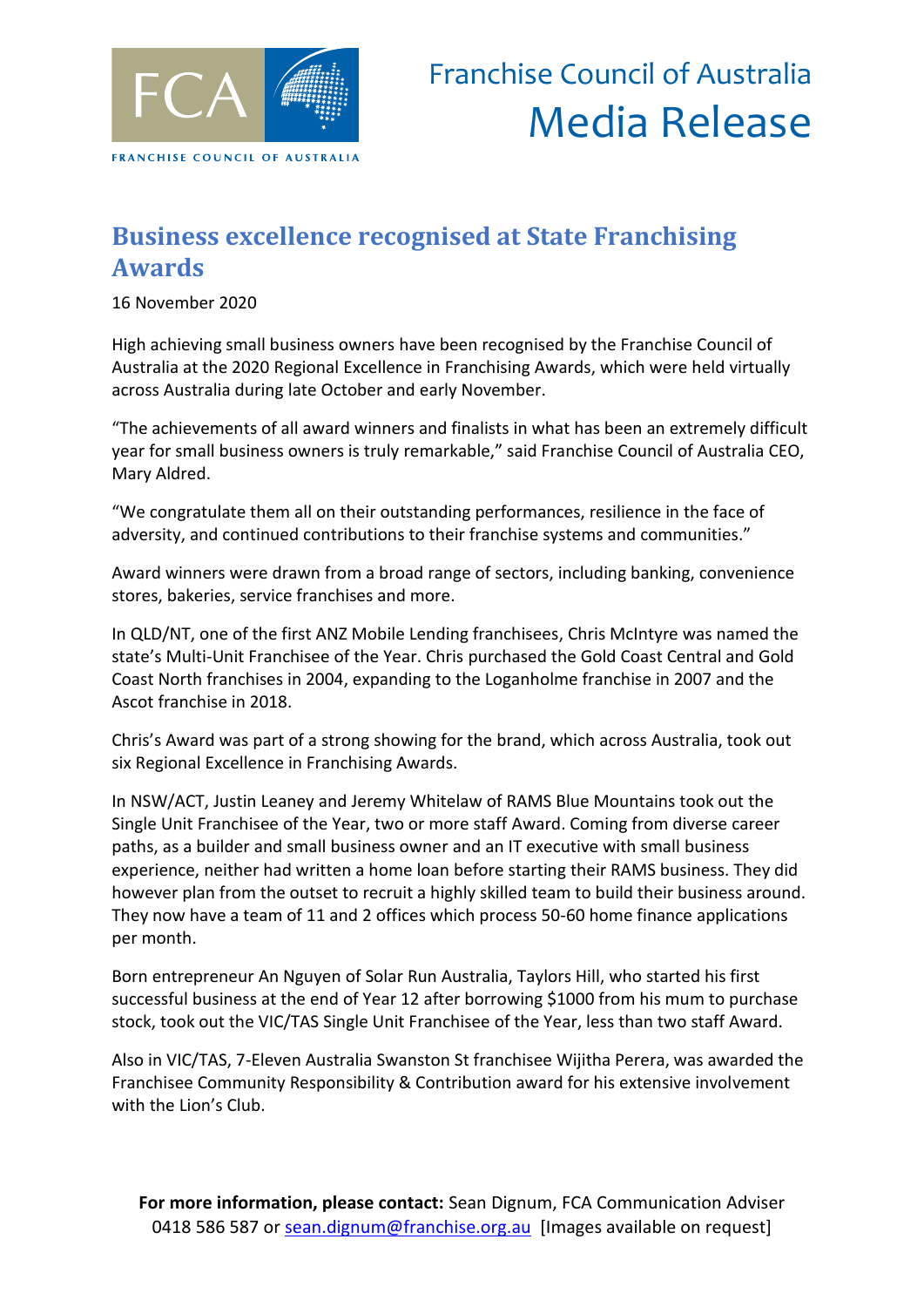

# Franchise Council of Australia Media Release

7-Eleven was also successful in two other Regional Awards Categories, with the brand's Kirsten Stone winning the VIC/TAS Franchise Woman of the Year Award and Daniel Halaska being named the NSW/ACT Field Manager of the Year.

In WA, Chatime Group's Soon Aun Khoo, Wei Ming Chin, Jian How Lee, were named Multi-Unit Franchisee of the Year, while Soon and Christine Teng and the team at Chatime, Carousel, were also winners of the WA Franchisee Community Responsibility & Contribution Award.

Following their success, the state winners have qualified as finalists for the MYOB FCA National Excellence in Franchising Awards, to be held virtually later this year.

#### **2020 Excellence in Franchising Awards Winners – NSW/ACT**

#### **Multi-Unit Franchisee of the Year**

Peter Kerr, ANZ Mobile Lending, CBD and North Sydney

#### **Single Unit Franchisee of the Year, two or more staff**

Justin Leaney & Jeremy Whitelaw, RAMS, Blue Mountains

#### **Franchise Woman of the Year**

Wendy Donaldson, Narellan Pools

#### **Field Manager of the Year**

Daniel Halaska, 7-Eleven Australia

#### **Franchisee Community Responsibility & Contribution**

Geoff and Jo Harrington, Bakers Delight, Southern Highlands

#### **2020 Excellence in Franchising Awards Winners – QLD/NT**

#### **Multi-Unit Franchisee of the Year**

Chris McIntyre, ANZ Mobile Lending, Gold Coast x 2

#### **Single Unit Franchisee of the Year, two or more staff**

John Smith & Ann Millman, Aramex Australia, Sunshine Coast

#### **Franchise Woman of the Year**

Allison French,Quest Apartment Hotels, Ipswich

#### **Field Manager of the Year**

Phil Colburn, Poolwerx

**For more information, please contact:** Sean Dignum, FCA Communication Adviser 0418 586 587 or [sean.dignum@franchise.org.au](mailto:sean.dignum@franchise.org.au) [Images available on request]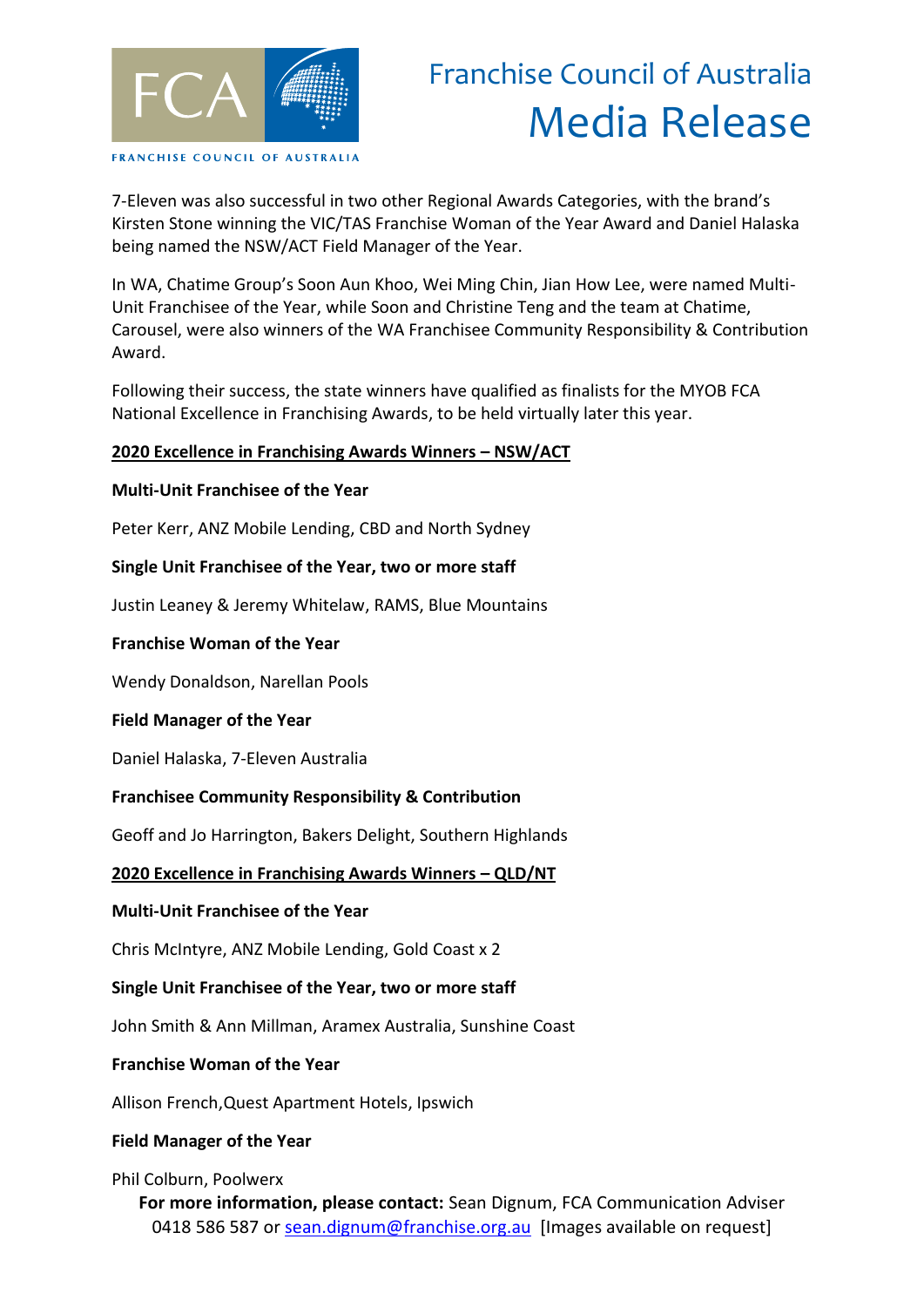

# Franchise Council of Australia Media Release

## **For more information, please contact:** Sean Dignum, FCA Communication Adviser **2020 Excellence in Franchising Awards Winners – SA Single Unit Franchisee of the Year, two or more staff** Andrew Toogood, Bakers Delight, Mount Gambier - Commercial Street **2020 Excellence in Franchising Awards Winners – VIC/TAS Multi-Unit Franchisee of the Year** Sarah and Tony Walter, The Cheesecake Shop, Albury and Wodonga **Single Unit Franchisee of the Year, two or more staff** David Sulava & Janet Mu, ANZ Mobile Lending, Flemington **Single Unit Franchisee of the Year, less than two staff** An Nguyen, Solar Run Australia, Taylors Hill **Franchise Woman of the Year** Kirsten Stone, 7-Eleven Australia **Field Manager of the Year** Shane Rose, ANZ Mobile Lending **Franchisee Community Responsibility & Contribution** Wijitha Perera, 7-Eleven Australia Swanston St **2020 Excellence in Franchising Awards Winners – WA Multi-Unit Franchisee of the Year** Soon Aun Khoo, Wei Ming Chin, Jian How Lee, Chatime Carousel, Waterford and Willetton **Single Unit Franchisee of the Year, two or more staff** Rodney Gullan, Signarama, Midland **Single Unit Franchisee of the Year, less than two staff** Sallie Williams, ANZ Mobile Lending, Wanneroo **Franchise Woman of the Year** Becky Hughes, Baby Sensory Australia and New Zealand **Field Manager of the Year**

0418 586 587 or [sean.dignum@franchise.org.au](mailto:sean.dignum@franchise.org.au) [Images available on request]